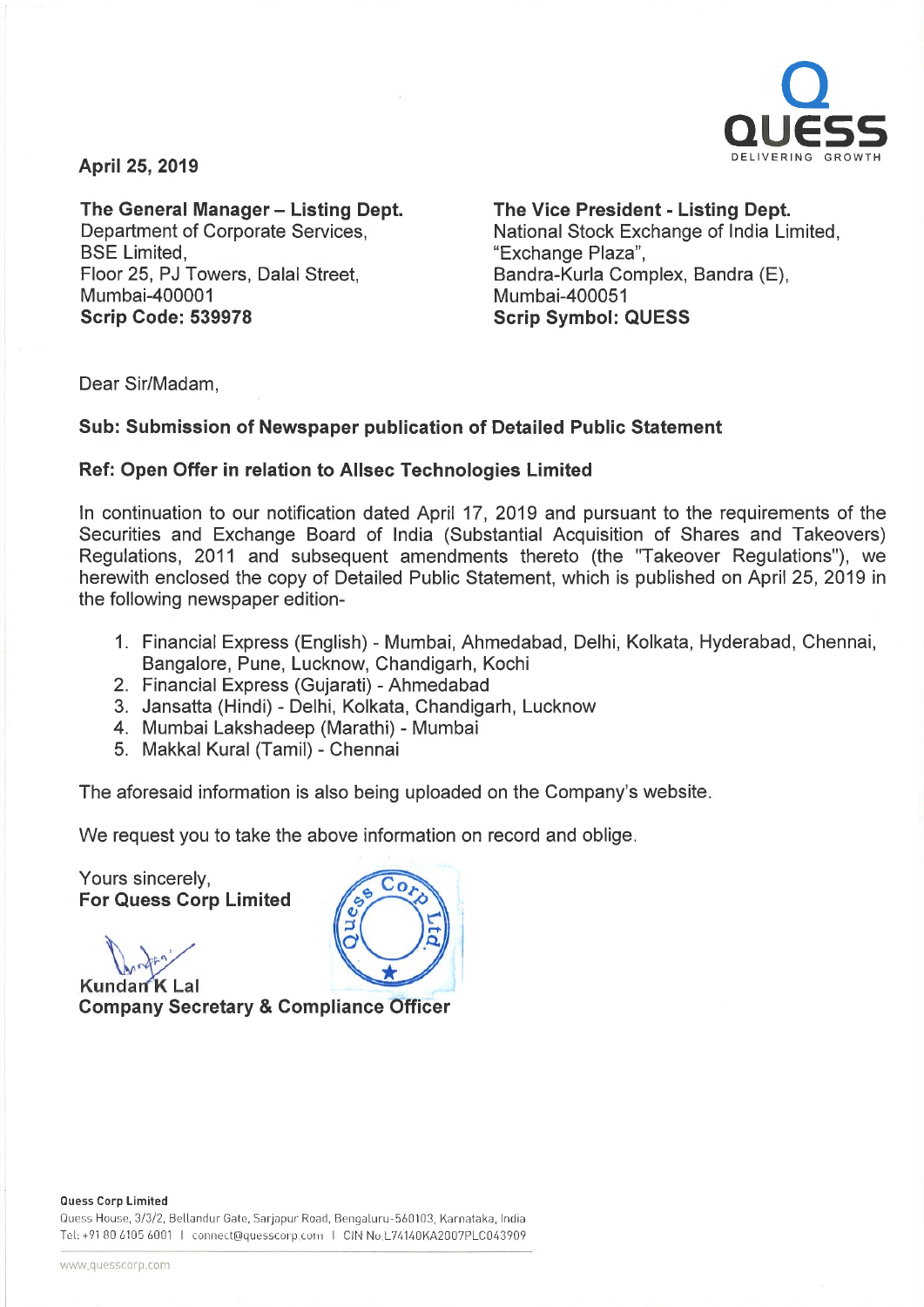**DETAILED PUBLIC STATEMENT IN TERMS OF REGULATIONS 3(1), AND 4 READ WITH REGULATIONS 13(4), 14(3), 15(2) AND OTHER APPLICABLE REGULATIONS OF THE SECURITIES AND EXCHANGE BOARD OF INDIA (SUBSTANTIAL ACQUISITION OF SHARES AND TAKEOVERS) REGULATIONS, 2011, AS AMENDED TO THE PUBLIC SHAREHOLDERS OF:** 

# ALLSEC TECHNOLOGIES LIMITED

**Registered Office: 7-H, Century Plaza, 560-562, Anna Salai, Teynampet, Chennai, Tamil Nadu, 600018. Tel.: +91 44 4299 7070; Website: www.allsectech.com** 

#### **OPEN OFFER FOR ACQUISITION OF UP TO 39,61,965 FULLY PAID UP EQUITY SHARES OF FACE VALUE OF INR 10 EACH ("OFFER SHARES") REPRESENTING 26.00% OF THE VOTING SHARE CAPITAL (AS DEFINED BELOW) OF ALLSEC TECHNOLOGIES LIMITED ("TARGET COMPANY") FROM THE PUBLIC SHAREHOLDERS (AS DEFINED BELOW) BY CONNEQT BUSINESS SOLUTIONS LIMITED ("ACQUIRER") TOGETHER WITH QUESS CORP LIMITED ("PAC"), AS PERSON ACTING IN CONCERT WITH THE ACQUIRER ("OFFER"/"OPEN OFFER**"**).**

This detailed public statement ("**DPS**") is being issued by Axis Capital Limited, the manager to the Offer (the "**Manager**"), for and on behalf of the Acquirer and PAC, in compliance with Regulations 3(1) and 4 read with Regulations 13(4), 14(3),15(2) and other applicable regulations of the Securities and Exchange Board of India (Substantial Acquisition of Shares and Takeovers) Regulations, 2011 and subsequent amendments thereto (the "**Takeover Regulations**") and pursuant to the public announcement dated April 17, 2019 (the "**PA**") filed with the BSE Limited ("**BSE**") and the National Stock Exchange of India Limited ("**NSE**") (collectively referred to as the "**Stock Exchanges**") on April 17, 2019. The PA was also filed with Securities and Exchange Board of India ("**SEBI**") on April 18, 2019 and sent to the Target Company on April 17, 2019 in terms of Regulation 14(2) of the Takeover Regulations.

For the purposes of this DPS, the following terms have the meanings assigned to them below: "**Equity Shares**" or "**Shares**" mean the fully paid-up equity shares of face value of INR 10 each of the Target Company.

"**Voting Share Capital**" means the total voting equity share capital of the Target Company on a fully diluted basis expected as of the 10<sup>th</sup> (Tenth) Working Day from the closure of the Tendering Period for the Offer.

"**Identified Date**" means the date falling on the 10th (Tenth) Working Day prior to the commencement of the Tendering Period, for the purpose of determining the Public Shareholders to whom the letter of offer in relation to this Offer (the "**Letter of Offer**") will be sent.

"**Public Shareholders**" mean all the equity shareholders of the Target Company excluding: (i) parties to the Promoter SPA (defined below) and the Investor SPA (defined below); and (ii) the persons acting in concert or deemed to be acting in concert with the persons set out in (i). "**Tendering Period**" has the meaning ascribed to it under the Takeover Regulations.

"**Working Day**" means the working day of the Securities and Exchange Board of India. **I. ACQUIRER, PAC, SELLERS, TARGET COMPANY AND OFFER** 

- 
- **1. INFORMATION ABOUT THE ACQUIRER & THE PAC:**
- **1.1. ACQUIRER**
- 1.1.1. The Acquirer is a public limited company and was incorporated on March 14, 1995 under the Companies Act, 1956. The Acquirer was formerly known as Tata Business Support Services Limited. The Acquirer's name was changed from the Tata Business Support Services to Conneqt Business Solutions Limited on January 9, 2018.
- 1.1.2. The Corporate Identification Number of the Acquirer is U64200TG1995PLC044060. Its registered office is located at1-8-371 Gowra Trinity, S. P. Road, Hyderabad - 500016. Tel: +91-040-66951085.
- 1.1.3. The issued and paid up share capital of the Acquirer is INR 91,50,85,020 divided into 91,508,502 equity shares of INR. 10 each. The PAC holds 51% of the paid-up share capital of the Acquirer. The remaining 49% shareholding of the Acquirer is held by Tata Sons Private Limited. Accordingly, the Acquirer is a subsidiary of the PAC. Also, the PAC may subscribe to additional equity shares as well as compulsorily convertible debentures proposed to be issued by the Acquirer, pursuant to which the shareholding of the PAC in the Acquirer would increase to equal to or more than 70% of the paid-up share capital of the Acquirer.
- 1.1.4. The Acquirer undertakes business process outsourcing services. The Acquirer is a part of Quess Group.
- 1.1.5. The equity shares of the Acquirer are not listed on any stock exchange.
- 1.1.6. The directors and key employees of the Acquirer do not have any interest in the Target Company. There are no directors on the board of directors of the Target Company (the "**Board**") representing the Acquirer.
- 1.1.7. With respect to the Target Company, the Acquirer does not hold any Equity Shares.
- 1.1.8. The Acquirer has not acquired any Equity Shares after the date of the PA.
- 1.1.9. The Acquirer has not been prohibited by SEBI from dealing in securities.
- 1.1.10. All the Offer Shares will be acquired by the Acquirer.
- 1.1.11. The key financial information of the Acquirer, on a consolidated basis, as at and for the financial year ended March 31, 2016, March 31, 2017 and March 31, 2018, extracted from the respective audited financial statements for the said periods, and the unaudited limited review financial statements, on a consolidated basis, as on December 31, 2018 are as follows:

\* As on September 30, 2018 networth of the PAC was 2,59,138.08 lakhs. **Notes** 

|                                                           |             |             |             | (In INR. Lakhs)                                                    |
|-----------------------------------------------------------|-------------|-------------|-------------|--------------------------------------------------------------------|
| <b>Particulars</b>                                        | <b>FY16</b> | <b>FY17</b> | <b>FY18</b> | As on and for<br>9 months<br>ending<br><b>December</b><br>31, 2018 |
| <b>Total Revenue</b>                                      | 63,163.40   | 68,149.74   | 74,296.05   | 62,281.56                                                          |
| Net Income (Profit After Tax)                             | 2,125.43    | 2,179.81    | 2,179.07    | 2,863.93                                                           |
| EPS (Basic)                                               | 2.32        | 2.53        | 2.52        | 3.19                                                               |
| EPS (Diluted)                                             | 2.32        | 2.53        | 2.52        | 3.19                                                               |
| Net worth/Shareholder Funds 13,978.13 15,806.58 17,655.28 |             |             |             | $\cdot$ *                                                          |

\* Net worth/Shareholder's funds as on 30thSeptember, 2018 is Rs.19,576.67 lakhs Notes:

- @ Total Revenue = Revenue from operations +Other income
- @ Net Income (Profit After tax)= Total comprehensive Income
- @ The financial statements of the Company for the financial year ended March 31, 2016, March 31, 2017 and March 31, 2018 were prepared in accordance with applicable Indian GAAP in those respective financial years. Total revenue, Net Income and EPS for FY 16 are adopted from the pre IND AS Financials.
- **1.2. PAC**
- 1.2.1. PAC is a public limited company incorporated on September 19, 2007 under the Companies Act, 1956 with its equity shares listed on the NSE and the BSE. The PAC was formerly known as IKYA Human Capital Solutions Limited. The PAC's name was
- 2.2.4. He has not been prohibited by SEBI from dealing in securities
- **2.2. Mr. Ramamoorthi Jagadish** 
	-
- 2.2.1. Mr. Ramamoorthi Jagadish is an individual residing at 16/18 First Cross Street, Raja Annamalaipuram, Chennai - 600 028.
- 2.2.2. He is one of the promoters of the Target Company.
- 2.2.3. As on the date of the DPS, he holds 30,36,952 Equity Shares, constituting 19.93% of the Voting Share Capital.
- 2.2.4. He has not been prohibited by SEBI from dealing in securities.
- **2.3. First Carlyle Ventures Mauritius**
- 2.3.1. First Carlyle Ventures Mauritius (the "**Investor**") is a fund established in the Republic of Mauritius.
- 2.3.2. The registered office of the Investor is located at C/o. CIM Fund Services Limited, 33 Edith Cavell Street, Port Louis, Mauritius.
- 2.3.3. The Investor is classified as a public shareholder of the Target Company.
- 2.3.4. As on the date of the DPS, the Investor holds 47,02,858 Equity Shares representing 30.86% of the Voting Share Capital.
- 2.3.5. The Investor has not been prohibited by SEBI from dealing in securities.
- **3. TARGET COMPANY**
- 3.1 The Target Company was incorporated on August 24, 1998 under the provisions of the Companies Act, 1956, as amended. There has been no change in the name of the Target Company in the last three years.
- 3.2 The Corporate Identification Number of the Target Company is L72300TN1998PLC041033. The registered office of the Target Company is located at No. 7H, Century Plaza, 560-562, Anna Salai, Teynampet, Chennai - 600 018, Tamil Nadu, India. Tel.: +91 44 4299 7070.
- 3.3 The Target Company is in the business of 'Business Processing Outsourcing' (both 'Voice' and 'Non Voice').
- 3.4 The Equity Shares are currently listed on the BSE (Scrip Code: 532633) (Scrip ID: ALLSEC) and the NSE (Symbol: ALLSEC). The ISIN of Equity Shares is INE835G01018.
- 3.5 The Equity Shares are frequently traded in terms of Regulation 2(1)(j) of the Takeover Regulations.
- 3.6 The total authorized share capital of the Target Company is INR. 33,50,00,000 consisting of 2,00,00,000 equity shares of INR. 10 each amounting to INR. 20,00,00,000 and 13,50,000 convertible preference shares of INR. 100 each amounting to INR. 13,50,00,000. The issued, subscribed and paid-up share capital of the Target Company is INR. 15,23,83,260 consisting of 1,52,38,326 equity shares of INR. 10 each.
- 3.7 The Target Company has no outstanding vested stock options. It does not have any (i) partly paid-up Equity Shares; and (ii) convertible instruments.
- 3.8 The key financial information of the Target Company as at and for the financial years ended March 31, 2016, March 31, 2017 and March 31, 2018 extracted from the respective audited consolidated financial statements for the said financial years, are as follows:  $(\ln |N|)$  Lakhs

- changed from IKYA Human Capital Solutions Limited to Quess Corp Limited on January 2, 2015 The PAC is controlled by: (a) Mr. Ajit Isaac; (b) Thomas Cook (India) Limited; and (c) Net Resources Investments Private Limited, who collectively hold 71.43% of the paid-up share capital of the PAC. The remaining shares are held by public shareholders.
- 1.2.2. The Corporate Identification Number of the PAC is L74140KA2007PLC043909. The registered office of PAC is located at 3/3/2, Bellandur Gate, Sarjapur Main Road, Bengaluru - 560103.
- 1.2.3. The PAC is in the business of integrated business services (workforce management asset management, technology solutions, etc.).
- 1.2.4. The shares of the PAC are listed on the BSE and the NSE.
- 1.2.5. The directors and key employees of PAC do not have any interest in the Target Company. There are no directors on the Board representing the PAC. However, the PAC and the Target Company have entered into the following agreements:
	- 1.2.5.1 Service agreement dated September 18, 2018 executed between the Target Company and the PAC in relation to deputation of skilled and semi-skilled employees of the PAC to the Target Company; and
	- 1.2.5.2 Agreement for business process outsourcing services dated April 1, 2015 executed between the Target Company and the PAC in relation to, *inter-alia*,<br>the PAC engaging the services of the Target Company for outsourcing its payroll
- 1.2.6. With respect to the Target Company, the PAC does not hold any Equity Shares.
- 1.2.7. The PAC has not acquired any Equity Shares after the date of the PA.
- 1.2.8. The PAC has not been prohibited by SEBI from dealing in securities.
- 1.2.9. The key financial information of the PAC, on a consolidated basis, as at and for the financial year ended March 31, 2016, March 31, 2017 and March 31, 2018, extracted from the respective audited financial statements for the said periods, and the unaudited consolidated limited review financial statements as on December 31, 2018 are as follows:

|                               |             |             |                                     | (In INR. Lakhs)                                                    |
|-------------------------------|-------------|-------------|-------------------------------------|--------------------------------------------------------------------|
| <b>Particulars</b>            | <b>FY16</b> | <b>FY17</b> | <b>FY18</b>                         | As on and for<br>9 months<br>ending<br><b>December</b><br>31, 2018 |
| <b>Total Revenue</b>          |             |             | 3,44,406.58 4,33,035.43 6,22,418.23 | 6,27,443.61                                                        |
| Net Income (Profit After Tax) | 8.118.00    | 12,187.94   | 30.976.19                           | 18,104.84                                                          |
| EPS (Basic)                   | 7.17        | 9.74        | 22.05                               | 12.40                                                              |
| EPS (Diluted)                 | 7.03        | 9.59        | 21.82                               | 12.33                                                              |
| Net worth/ Shareholder Funds  |             |             | 35,662.28 1,30,476.71 2,46,076.32   | $\cdot^*$                                                          |

@ Total Revenue = Revenue from operations + Other income

- @ Profit After tax = Profit After tax before Other comprehensive Income
- @ Networth/Shareholder's funds = Total Equity attributable to equity holders of the company.
- @ The financial statements of the Company for the financial year ended March 31, 2016, March 31, 2017 and March 31, 2018 were prepared in accordance with applicable Indian GAAP in those respective financial years. Total revenue, Net Income and EPS for FY 16 are adopted from the pre IND AS Financials
- **2. SELLERS**

# **The details of Mr. Adiseshan Saravanan, Mr. Ramamoorthi Jagadish and First Carlyle Ventures Mauritius are as follows:**

#### **2.1. Mr. Adiseshan Saravanan**

- 2.1.1. Mr. Adiseshan Saravanan is an individual residing at 20 Yogambal Street T Nagar, Chennai - 600 017
- 2.2.2. He is one of the promoters of the Target Company.
- 2.2.3. As on the date of the DPS, he holds 31,12,119 Equity Shares, constituting 20.42% of the Voting Share Capital.
- 5.3.1 Appointment of Acquirer's directors: On the date of closing under the Investor SPA (the "**Investor SPA Closing Date**"), the Promoters will ensure that nominees of the Acquirer are appointed as additional directors on the Board such that the Acquirer has 1/3 (one-third) representation on the Board, with one nominee being an executive director.
- 5.3.2 Transition assistance by the Promoters: For a period of 6 months from the Closing Date (*as defined in the Promoter SPA*), the Promoters will continue to be associated<br>with the Target Company as advisors for the purpose of providing transition assistance to the Acquirer, the Target Company and/or its subsidiaries. In this regard, an agreement will be executed on mutually agreed terms between the Acquirer and the Promoters.

|                               |             |             | (III IIVITI. LANIIS) |
|-------------------------------|-------------|-------------|----------------------|
| <b>Particulars</b>            | <b>FY16</b> | <b>FY17</b> | <b>FY 18</b>         |
| <b>Total Revenue</b>          | 24.141      | 32,402      | 33,223               |
| Net Income (Profit After Tax) | 3.094       | 6.172       | 5,953                |
| EPS (Basic)                   | 20.30       | 38.10       | 38.02                |
| EPS (Diluted)                 | 20.30       | 38.10       | 38.02                |
| Net worth/Shareholder Funds   | 9.147       | 14.960      | 20,753               |

Notes:

- @ Total Revenue = Revenue from operations+ Other income
- $@$  Profit after tax = Profit after tax before considering other comprehensive income
- @ The financial statements of the Company for the financial year ended March 31, 2016, March 31, 2017 and March 31, 2018 were prepared in accordance with applicable Indian GAAP in those respective financial years. Total revenue, Net Income and EPS for FY 16 are adopted from the pre IND AS Financials.
- @ EPS= EPS after considering other comprehensive Income

#### **4. DETAILS OF THE OFFER**

- 4.1 This Offer is being made in accordance with provisions of Regulations 3(1) and 4 read with other applicable provisions of the Takeover Regulations.
- 4.2 The Acquirer and the PAC are making this Offer to all the Public Shareholders to acquire up to 39,61,965 Equity Shares, representing 26.00% of the Voting Share Capital ("**Offer Size**").
- 4.3 The Offer is made at a price of INR 320 per Equity Share ("**Offer Price**") determined in accordance with Regulation 8 of the Takeover Regulations. Assuming full acceptance of the Offer, the total consideration payable by the Acquirer in accordance with the Takeover Regulations will be INR 126,78,28,800.
- 4.4 The Offer Price will be payable in cash in accordance with Regulation 9(1)(a) of the Takeover Regulations and subject to the terms and conditions set out in this DPS and the Letter of Offer that will be dispatched to the Public Shareholders in accordance with the provisions of the Takeover Regulations.
- 4.5 Save and except for the PAC, no other person is acting in concert with the Acquirer for the purpose of this Offer
- 4.6 The Offer Shares represent 26.00% of the total Voting Share Capital.
- 4.7 The Public Shareholders who tender their Equity Shares in this Offer shall ensure that the Equity Shares are clear from all liens, charges and encumbrances. The Offer Shares, which are validly tendered in this Offer, will be acquired together with all the rights attached thereto, including all the rights to dividends, bonuses and right offers declared thereof and the tendering Public Shareholders shall have obtained all necessary consents required by them to tender the Offer Shares.
- 4.8 To the best of the knowledge and belief of the Acquirer and PAC, there are no statutory or other approvals required for the Offer. If, however, any statutory or other approval becomes applicable prior to the completion of the Offer, the Offer would also be subject to such statutory or other approval(s) and the Acquirer and PAC will make necessary applications for such approvals.
- 4.9 In terms of Regulation 23(1) of the Takeover Regulations, in the event that the approvals which become applicable prior to completion of the Offer are not received, the Acquirer and PAC will have the right to withdraw the Offer. The completion of the acquisition under the SPAs (defined below) is conditional upon the SPA Conditions (defined below). In the event the SPA Conditions (defined below) are not met for reasons outside the reasonable control of the Acquirer, then the SPAs may be rescinded, and the Offer may be withdrawn, subject to applicable law. In the event of withdrawal of this Offer, a public announcement will be made within 2 Working Days of such withdrawal, in accordance with the provisions of Regulation 23(2) of the Takeover Regulations.
- 4.10 The Offer is not conditional on any minimum level of acceptance in terms of Regulation 19 of the Takeover Regulations.
- 4.11 The Offer is not a competing offer in terms of Regulation 20 of the Takeover Regulations.
- 4.12 As per Regulation 38 of the SEBI (Listing Obligations and Disclosure Requirements), 2015 (the "**LODR Regulations**") read with Rules 19(2) and 19A of the Securities Contract (Regulation) Rules, 1957, as amended (the "**SCRR**"), the Target Company is required to maintain at least 25% public shareholding as determined in accordance with SCRR, on a continuous basis for listing. If, pursuant to this Offer, the public shareholding in the Target Company falls below the minimum level required as per Rule 19A of the SCRR, the Acquirer and the PAC hereby undertake that the public shareholding in the Target Company will be increased such that the Target Company complies with the required minimum level of public shareholding within the time prescribed in the SCRR.
- 4.13 The Manager does not hold any Equity Shares as on the date of this DPS. The Manager will not deal, on its own account, in the Equity Shares during the Offer Period.
- 4.14 Subsequent to the completion of the Offer, the Acquirer and the PAC reserve the right to streamline/restructure the operations, assets, liabilities and/or businesses of the Target Company through arrangement/reconstruction, restructuring, buybacks, merger, demerger/delisting of the Equity Shares from the Stock Exchanges and/or sale of assets or undertakings, at a later date. The Board will take decisions on these matters in accordance with the requirements of the business of the Target Company and in accordance with and as permitted by applicable law. If the Acquirer and/or PAC intend to alienate any material asset of the Target Company or its subsidiaries, within a period of 2 years from completion of the Offer, the Target Company will seek the approval of its shareholders as per the proviso to Regulation 25(2) of Takeover Regulations.

### **5. BACKGROUND TO THE OFFER**

- 5.1 The Offer has been made by the Acquirer and PAC to the Public Shareholders, pursuant to Regulations 3(1) and 4 of the Takeover Regulations and is being made as a result of the Acquirer agreeing to acquire voting rights in excess of 25% of the equity share capital of the Target Company and control over the Target Company.
- 5.2 On April 17, 2019, the Acquirer has entered into: (i) a Share Purchase Agreement dated April 17, 2019, with Mr. Ramamoorthi Jagadish and Mr. Adiseshan Saravanan (together, the "**Promoters**") to acquire 53,87,155 Equity Shares, constituting 35.35% of the Voting Share Capital (the "**Promoter Shares**" and such share purchase agreement, the "**Promoter SPA**"); (ii) a Share Purchase Agreement dated April 17, 2019 with the Investor to acquire 39,61,940 Equity Shares, constituting 26% of the Voting Share Capital (the "**Investor Shares**" and together with the Promoter Shares, the "**Sale Shares**"; such share purchase agreement, the "**Investor SPA**"; and the Investor SPA and the Promoter SPA, together, the "**SPAs**").
- 5.3 Salient features of the SPAs are set out below:

#### **Promoter SPA**.

- 5.3.3 Declaration of Permitted Dividend: The Target Company may, prior to the expiry of 25 Working Days from April 17, 2019 (the "**Permitted Dividend Declaration Outer Date**"), consider declaring a one-time interim dividend at a rate which is not more than 100% (the "**Permitted Dividend**"). If the Permitted Dividend is declared, the intimation of the declaration of such dividend will be made to the stock exchanges prior to Permitted Dividend Declaration Outer Date and the Permitted Dividend would be payable to all shareholders on the record date identified by the Target Company for such purpose, which date would be after the Investor SPA Closing Date but before the commencement of the Tendering Period.
- 5.3.4 The completion of transaction under the Promoter SPA is subject to completion of the 'Conditions Precedent' to the satisfaction of the Acquirer (the "**Promoter SPA Conditions Precedent**"). The Promoter SPA Conditions Precedent include:
	- (a) There being no Materially Adverse Change (as defined in the Promoter SPA).
	- (b) Each of the warranties of the Promoters (as set out in the Promoter SPA) being true, correct and not misleading and the Promoters having complied with their respective obligations under the Transaction Documents (as defined in the Promoter SPA).
	- (c) The Investor SPA having closed.
	- (d) No order, etc., of any court or authority under law restraining or preventing the consummation of the transaction contemplated under the Transaction Documents (as defined in the Promoter SPA).
	- (e) The Promoters having provided to the Acquirer a statement from their respective depository participants, evidencing that no encumbrance exists on any of the Promoter Shares.
	- (f) The Target Company and the Investor having executed the Termination Agreement (as defined in the Promoter SPA) and the Target Company having provided a copy of the resolution taking such Termination Agreement on record.
	- (g) Certain employment contracts between the Target Company and certain key personnel of the Target Company as identified in the Promoter SPA having been executed.
	- (h) The Promoters and the Target Company having obtained written consents from the customers identified in the Promoter SPA, for the change in control of the Target Company and amendments to be undertaken to the charter documents of the Target Company.
	- Two subsidiaries of the Company (as identified in the Promoter SPA) having obtained good standing certificates in all states in the territories identified in the Promoter SPA, and evidence of de-registration in states where they have ceased to operate.
	- (j) The Target Company having obtained prior written consent from the Department of Telecommunications for the change in equity participation of the Promoters.
	- (k) Mr. Adiseshan Saravanan resigning from his association with a subsidiary of the Target Company (as identified in the Promoter SPA) and completing the surrender/ cancellation of his L1 visa from the United States of America (US).

5.3.5 Standstill obligations on the Promoters (the "**Promoter SPA Standstill Obligations**"): From April 17, 2019 until the Closing Date (as defined in the Promoter SPA), the Promoters have agreed to certain standstill obligations which require that the Target Company and its subsidiaries, undertake their business in the ordinary course (except in relation to the transactions contemplated in the Promoter SPA), unless the consent of the Acquirer is obtained. The standstill obligations include inter-alia obligations to, without taking the Acquirer's consent, (a) not effect any changes in the constitution of the Board or the board of the subsidiaries, unless due to the circumstances set out in the Promoter SPA; (b) not declare or pay any dividend or other distribution (whether in cash, securities, or kind or by way of any corporate action which results in the release or distribution of cash in favour of shareholders, including capital reduction, share buyback or share redemption) other than Permitted Dividend in the manner contemplated in the Promoter SPA; (c) not take any action for the winding up or dissolution or composition; and (d) not amend the charter documents of the Target Company and its subsidiaries, etc.

The Promoter SPA Conditions Precedent and Promoter SPA Standstill Obligations are collectively referred to as the "**Promoter SPA Conditions**".

#### 5.3.6 Closing:

- 5.3.6.1 The parties will endeavour to close the Promoter SPA on the floor of a designated stock exchange in accordance with applicable law. The closing is to be undertaken at the negotiated price of INR. 320 per Equity Share as set out in the Promoter SPA. The parties will endeavor to close the Promoter SPA in terms of the foregoing at any time from the later of: (a) deposit of the entire Maximum Consideration and the expiry of 21 Working Days from the issuance of this DPS; and (b) the fulfilment of the Promoter SPA Conditions Precedent, till the expiry of 25 weeks from the date on which payment is made to all shareholders that have tendered in the Offer (the "**Open Offer Closure Date**" and such 25 week period, the "**Market Trade Outer Date**"), in accordance with the terms of the Promoter SPA, except during a certain specific period as set out in the Promoter SPA.
- 5.3.6.2 Without prejudice to paragraph 5.3.6.1, if, subject to completion of the Promoter SPA Conditions Precedent, on the later of the Investor SPA Closing Date and the Open Offer Closure Date (the "**Control Determination Date**"), the Acquirer holds less than 51% of the share capital of the Target Company (the "**Control Threshold**") then the Promoters will transfer within 3 Trading Days (as defined in the Promoter SPA) from the Control Determination Date (if price of the Equity Shares is more than INR. 320 on such date, then on the date that the price is equal to or lower than such price) (the "**Control Sale Date**"), at the price permitted by applicable law (subject to a maximum of INR. 320 per Equity Share), on the floor of the stock exchange, in accordance with applicable law, such number of shares such that post completion of such transfer, the shareholding of the Acquirer in the Target Company is equal to the Control Threshold (the "**Control Sale**"). In the event of a Control Sale, the Promoters will still be obligated till the Market Trade Outer Date to sell the remaining Promoter Shares in accordance with paragraph 5.3.6.1.
- 5.3.7 Obligation of the Promoters: From the Control Sale Date (if a Control Sale has taken place), or the Open Offer Closure Date (if a Control Sale has not taken place), as the case maybe, the Promoters are obligated to, inter-alia, exhibit good faith while exercising their rights as shareholders in relation to their remaining Equity Shares held by them.

- 5.3.8 Appointment of Acquirer's directors: On and from the Closing Date (as defined in the Promoter SPA)/the Control Sale Date/Open Offer Closure Date, the Acquirer is entitled to appoint such number of directors on the Board such that it has a majority on the Board and the Promoters will resign and procure their nominees to resign, as directors from the board of each of the subsidiaries and the qualification shares held in the subsidiaries would be transferred to the nominees of the Acquirer, who will be appointed as directors on the board of directors of the subsidiaries.
- 5.3.9 Promoter's right regarding directors: Till such time that the Promoters collectively hold Equity Shares which constitute at least 10% of the share capital of the Target Company, the Promoters will have the right to nominate 1 (one) executive director. Additionally, till the Promoters collectively hold Equity Shares which constitute at least 15% of the share capital of the Target Company, the Promoters will have the right to recommend 1 (one) independent director on the Board. Subject to the foregoing, the Promoters will resign as directors from the Board on the Closing Date (as defined in the Promoter SPA).
- 5.3.10 Compliance with minimum public shareholding requirements: If pursuant to the transactions contemplated in the Promoter SPA, the shareholding of the public shareholders in the Target Company falls below 25% of the total share capital of the Target Company, the Promoters (together as one block in equal proportion) and the Acquirer (as the other block) will sell the Equity Shares held by them in proportion to their respective shareholding in the Target Company, in accordance with the terms of the Promoter SPA, in compliance with applicable law, till such extent that the Target Company is compliant with the minimum public shareholding requirements, subject to the Acquirer not being required to sell Equity Shares such that its shareholding falls below the Control Threshold and the Promoters continue to hold Equity Shares.
- 5.3.11 Reclassification of existing promoters: The parties to the Promoter SPA have agreed that, subject to applicable law, the existing promoters will be re-classified as public shareholders after the consummation of the transactions contemplated in the Promoter **SPA**
- 5.3.12 Lock-in: The Promoters have agreed that on and from the Closing Date (as defined in the Promoter SPA) until the expiry of 3 (three) years from the date on which the Promoters cease to be "promoters" of the Target Company, the Promoters will not Transfer (as defined in the Promoter SPA) any Equity Shares to a Competitor (as defined in the Promoter SPA), in accordance with the terms of the Promoter SPA, without the prior written consent of the Acquirer. However, the Promoters may sell Equity Shares in the open market without an identified purchaser.
- 5.3.13 Indemnities and Warranties: The Promoters have given indemnities to the Acquirer and both parties have given warranties to each other, as set out in Promoter SPA.
- 5.3.14 Non-compete and Non-solicit Restrictions: The Promoters are subject to certain non-compete and non-solicit restrictions as set out in the Promoter SPA. No separate consideration is payable for the same.
- 5.3.15 Brand: The Promoters have agreed to provide an exclusive license to the Target Company to use the "Allsec" brand for a period of 3 years from the date that the Promoters cease to be promoters of the Target Company ("**License Period**") for no additional consideration. During the License Period, the Target Company will be permitted to use the "Allsec" brand and the Promoters will not use the "Allsec" brand name for an existing business having a total asset value exceeding INR 100,000,000 or use the "Allsec" brand for any new business.
- 5.3.16 Termination: The Promoter SPA may be terminated inter-alia if the Closing has not occurred on or prior to the Market Trade Outer Date or if any of the Promoter SPA Conditions Precedent have become incapable of being performed or have not been performed by the Market Trade Outer Date.

## **Investor SPA**.

5.3.17 Conditions Precedent: The completion of transaction under the Investor SPA is subject to completion of the 'Conditions Precedent', which include the condition that each of the warranties (as defined in the Investor SPA) of the Investor be true and correct (collectively, the "**Investor SPA Conditions Precedent**"). Most of the Promoter SPA Conditions Precedent are also part of the Investor SPA Conditions Precedent.

The Promoter SPA Conditions and the Investor SPA Conditions Precedent are collectively referred to as the "**SPA Conditions**".